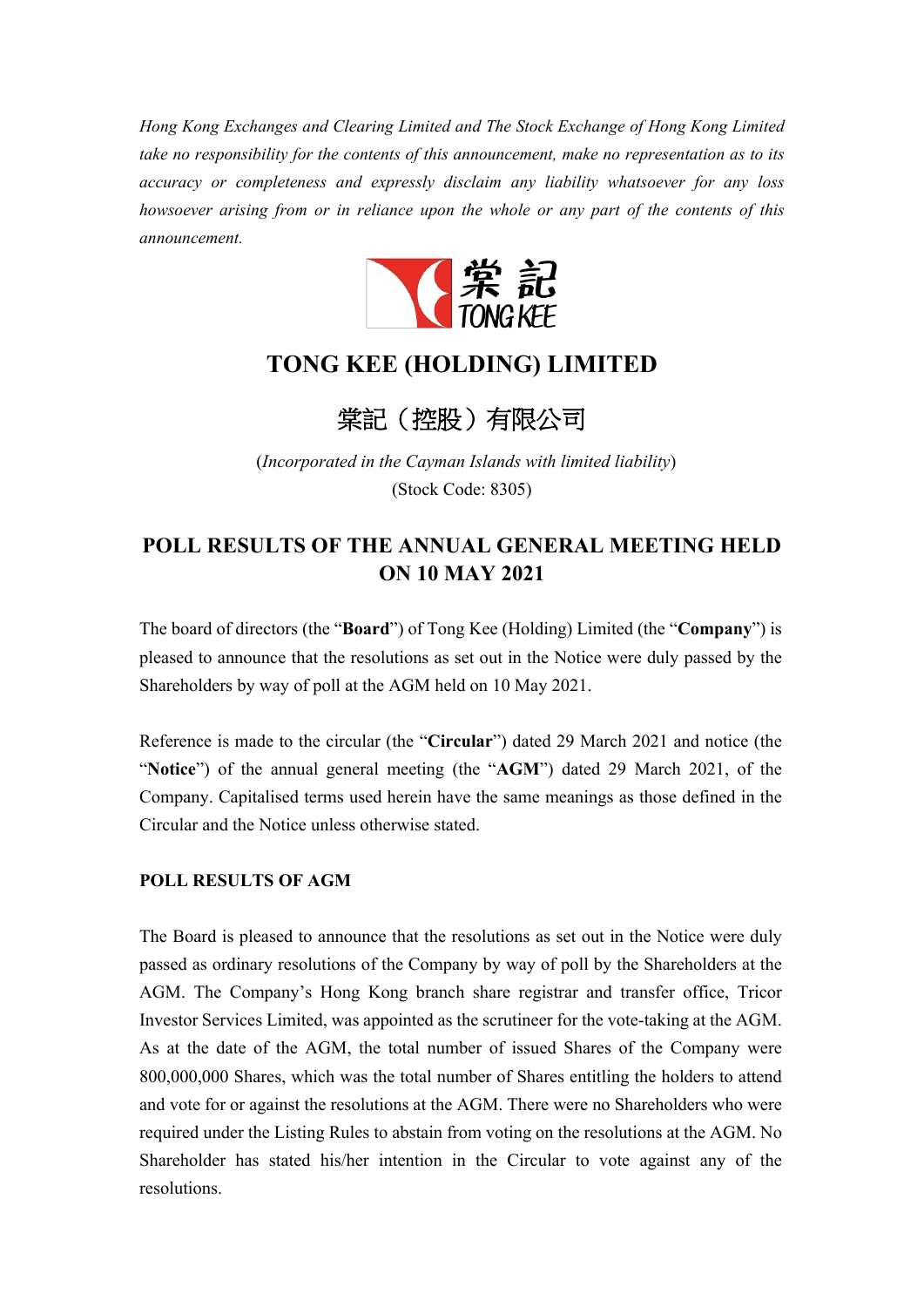The vote results in respect of the resolutions at the AGM were as follow:

| <b>ORDINARY RESOLUTIONS</b> |                                                       | Number of votes cast $/(96)$ |                |
|-----------------------------|-------------------------------------------------------|------------------------------|----------------|
|                             |                                                       | <b>FOR</b>                   | <b>AGAINST</b> |
| 1.                          | To receive and approve the audited consolidated       | 600,020,000                  | $\theta$       |
|                             | financial statements of the Company and its           | $(100\%)$                    | $(0\%)$        |
|                             | subsidiaries and the reports of the directors and the |                              |                |
|                             | auditors for the year ended 31 December 2020.         |                              |                |
| 2A.                         | To re-elect Dr. Ip Wai Hung as an independent         | 600,020,000                  | $\mathbf{0}$   |
|                             | non-executive director of the Company.                | $(100\%)$                    | $(0\%)$        |
| 2B.                         | To re-elect Mr. Ko, Wilson Wai Shun as an             | 600,020,000                  | $\overline{0}$ |
|                             | independent non-executive director of the             | $(100\%)$                    | $(0\%)$        |
|                             | Company.                                              |                              |                |
| 2C.                         | To re-elect Mr. Chan Chi Hang as<br>an                | 600,020,000                  | $\mathbf{0}$   |
|                             | independent non-executive director of the             | $(100\%)$                    | $(0\%)$        |
|                             | Company.                                              |                              |                |
| 3.                          | To authorise the board of directors of the            | 600,020,000                  | $\overline{0}$ |
|                             | Company to fix the directors' remuneration for the    | $(100\%)$                    | $(0\%)$        |
|                             | year ending 31 December 2021                          |                              |                |
| 4.                          | To consider the re-appointment of Grant Thornton      | 600,020,000                  | $\mathbf{0}$   |
|                             | as the auditor and to authorise the board of          | $(100\%)$                    | $(0\%)$        |
|                             | directors to fix their remuneration for the year      |                              |                |
|                             | ending 31 December 2021.                              |                              |                |
| 5.                          | To grant a general mandate to the directors to        | 600,020,000                  | $\mathbf{0}$   |
|                             | issue, allot and deal with the unissued shares of the | $(100\%)$                    | $(0\%)$        |
|                             | Company not exceeding 20% of the aggregate            |                              |                |
|                             | nominal amount of the issued share capital of the     |                              |                |
|                             | Company.                                              |                              |                |
| 6.                          | To grant a general mandate to the directors to        | 600,020,000                  | $\mathbf{0}$   |
|                             | repurchase shares of the Company not exceeding        | $(100\%)$                    | $(0\%)$        |
|                             | 10% of the aggregate nominal amount of the            |                              |                |
|                             | issued share capital of the Company.                  |                              |                |
| 7.                          | To extend the general mandate granted to the          | 600,020,000                  | $\mathbf{0}$   |
|                             | directors to issue, allot and deal with the unissued  | $(100\%)$                    | $(0\%)$        |
|                             | shares of the Company by adding thereto the           |                              |                |
|                             | number of shares to be repurchased by the             |                              |                |
|                             | Company.                                              |                              |                |

As more than 50% of the votes were cast in favour of the resolutions, the resolutions